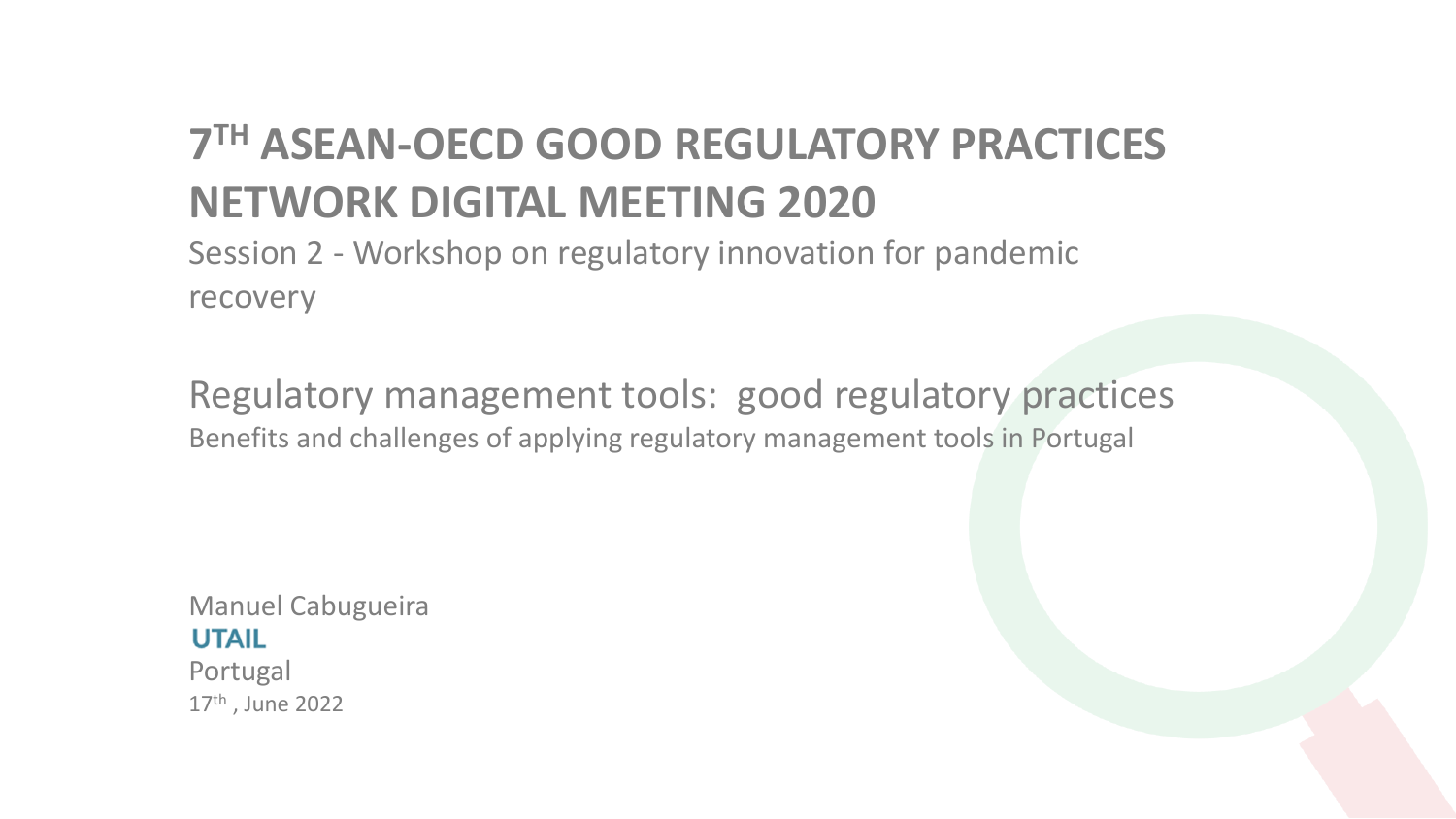## **Regulatory innovation for pandemic recovery**



**UTAIL**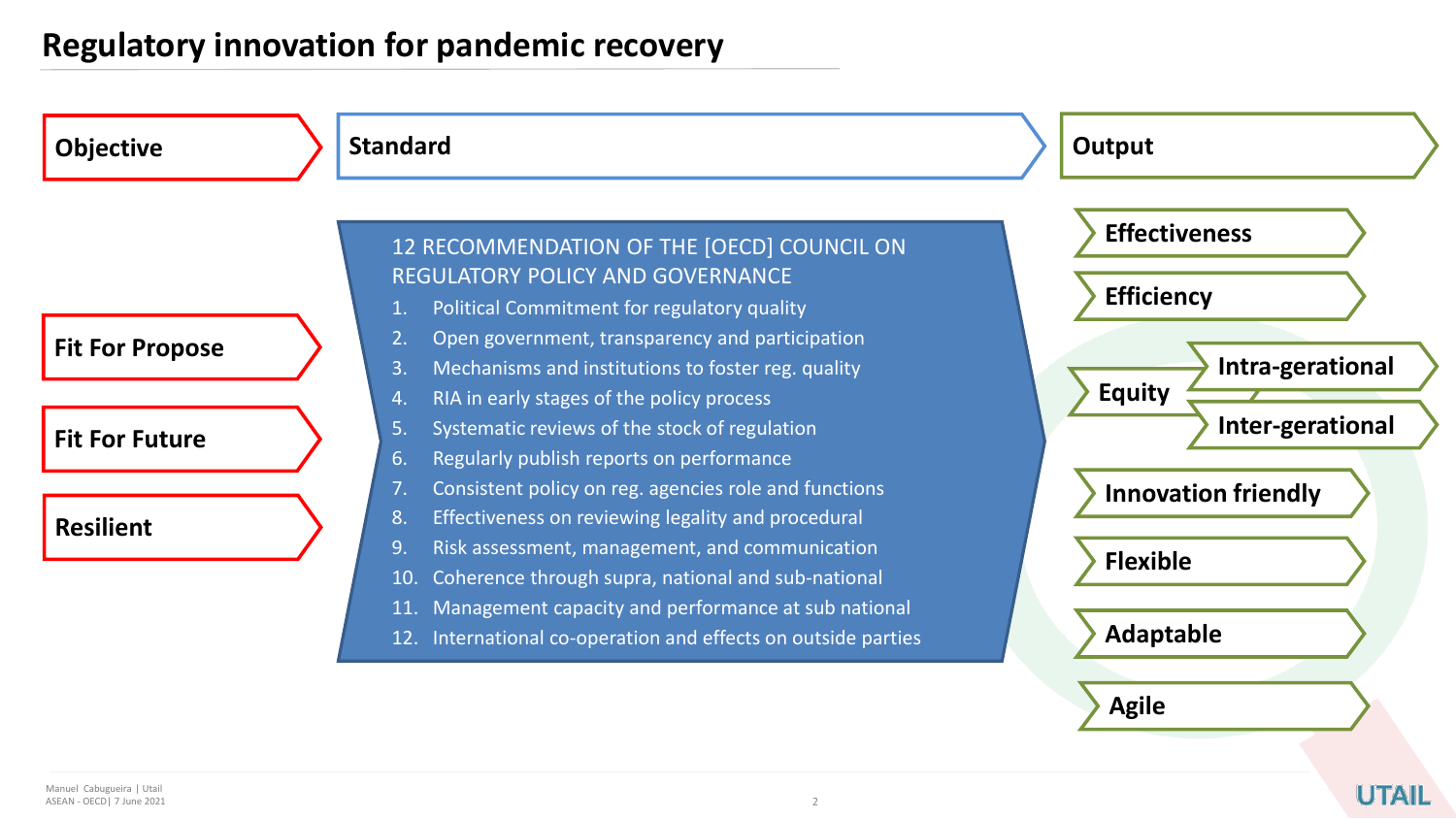# **Benefits and challenges of applying regulatory management tools**



**Demonstrate / convince / explain that Evidence Base Regulation will contribute for better public intervention** 



**UTAII** 

CUSTA